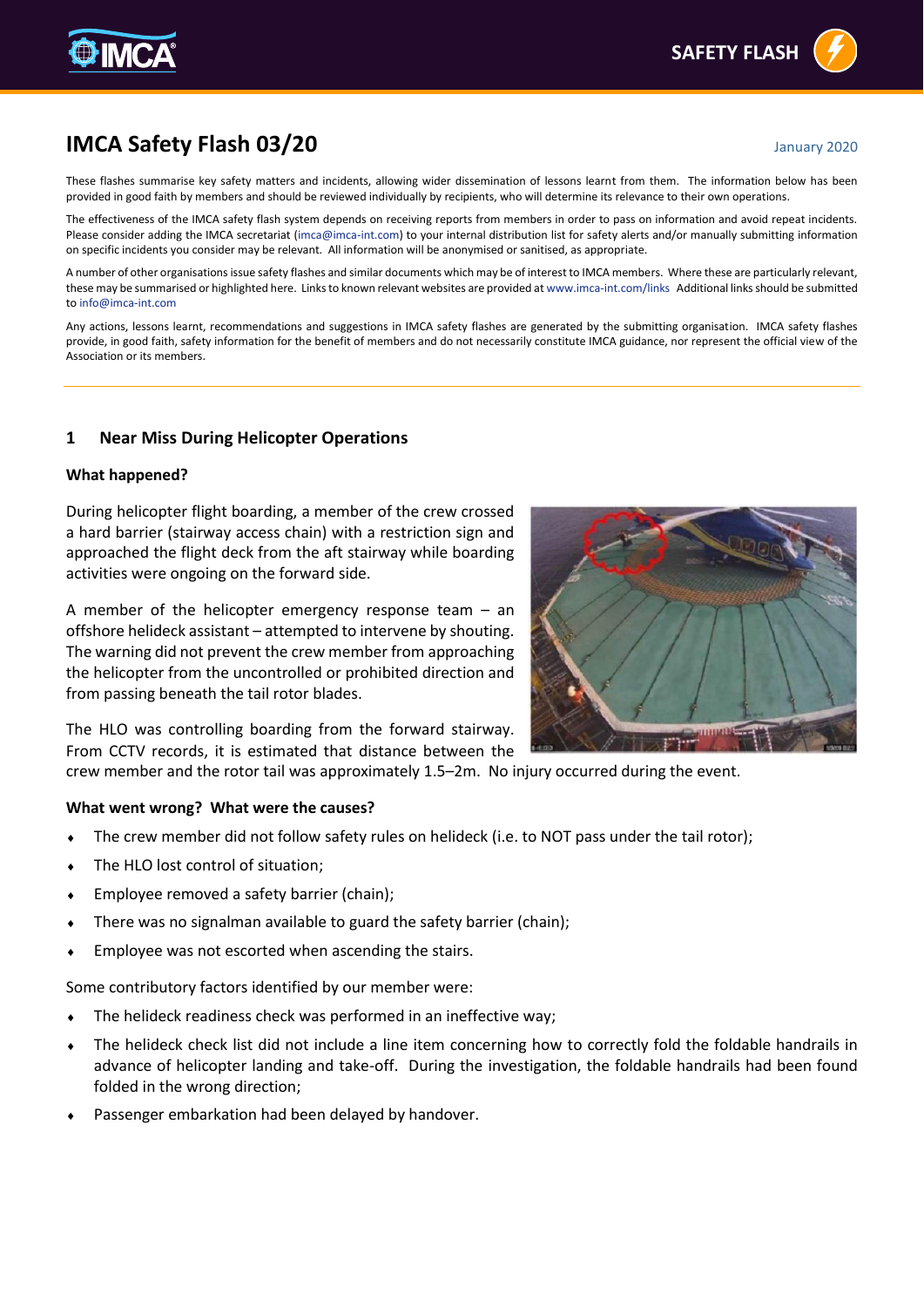#### **What lessons were learned?**

- **Human Errors and Safety Barriers:** human error can reduce or even eliminate the effectiveness of a physical barrier (chain, handrail, safety tape, etc.). Human error occurs when an incorrect action takes place, but the person involved believes the action to be correct. A human error involves an incorrect judgment.
- In this specific case the passenger demonstrated full awareness of the safety barrier rules; however, the misleading evaluation of being left behind by other passengers allowed the passenger to make the mistake of removing the barrier. He was convinced that he was authorized to reach the helideck as part of the boarding passengers and the removal of the barrier was not thus perceived by the individual as a safety violation.
- The human factor should always be considered during the design of safety systems.

#### **What actions were taken?**

- Changes to risk assessments, procedures and safety management systems (SMS) are omitted as understood;
- During helicopter briefing, ensure passengers understand reasons for following the rules and the consequences for deliberately not following them;
- Improve clarity on access route to use (e.g. flashing lights or directional signs) to identify the access in use for helicopter embarkation and provide dedicated embarkation/disembarkation facilities for personnel and baggage.

Members may wish to refer to:

- [High potential near miss: passenger on a CTV narrowly avoided being crushed between vessels](https://www.imca-int.com/alert/1503/high-potential-near-miss-passenger-on-a-ctv-narrowly-avoided-being-crushed-between-vessels/) [Same immediate cause, a passenger, for reasons of haste and anxiety, acted outside of his normal behaviour and put himself in considerable danger]
- [Near Miss: Potential Fall Through CTV Hatch](https://www.imca-int.com/alert/1504/near-miss-potential-fall-through-ctv-hatch/) [similar causes, including passenger compromising his own safety by going back on board the CTV without alerting the crew]

## **2 Explosion and Fire On-board the Chemical Tanker** *Stolt Groenland*

#### **What happened?**

The UK Marine Accident Investigation Branch (MAIB) has published its interim report into a serious explosion and fire on-board the chemical tanker *Stolt Groenland* on 28 September 2019 at Ulsan in South Korea. The incident occurred during ship-to-ship transfer of highly flammable styrene monomer, one of 20 different chemical cargoes the vessel was carrying in 37 of its 39 cargo tanks.

At 1043, vapour started to release from a pressure vacuum valve for the tank which contained styrene monomer. About two minutes later, a high-level alarm indicated that the level in the tank had reached 95%, soon followed by a 'high-high' level alarm indicating that the level had increased to 98%. By now, *Stolt Groenland*'s onwatch deck officer and chief officer had made their way to the cargo control room.

At 1050, two explosions were seen and heard in rapid succession in way of the tanker's cargo manifold. The resulting fireball passed very close to a road bridge above the quay.



**Figure 1: Tank rupture and jonition of** 



Figure 2: Fireball viewed from the Ulsan bridge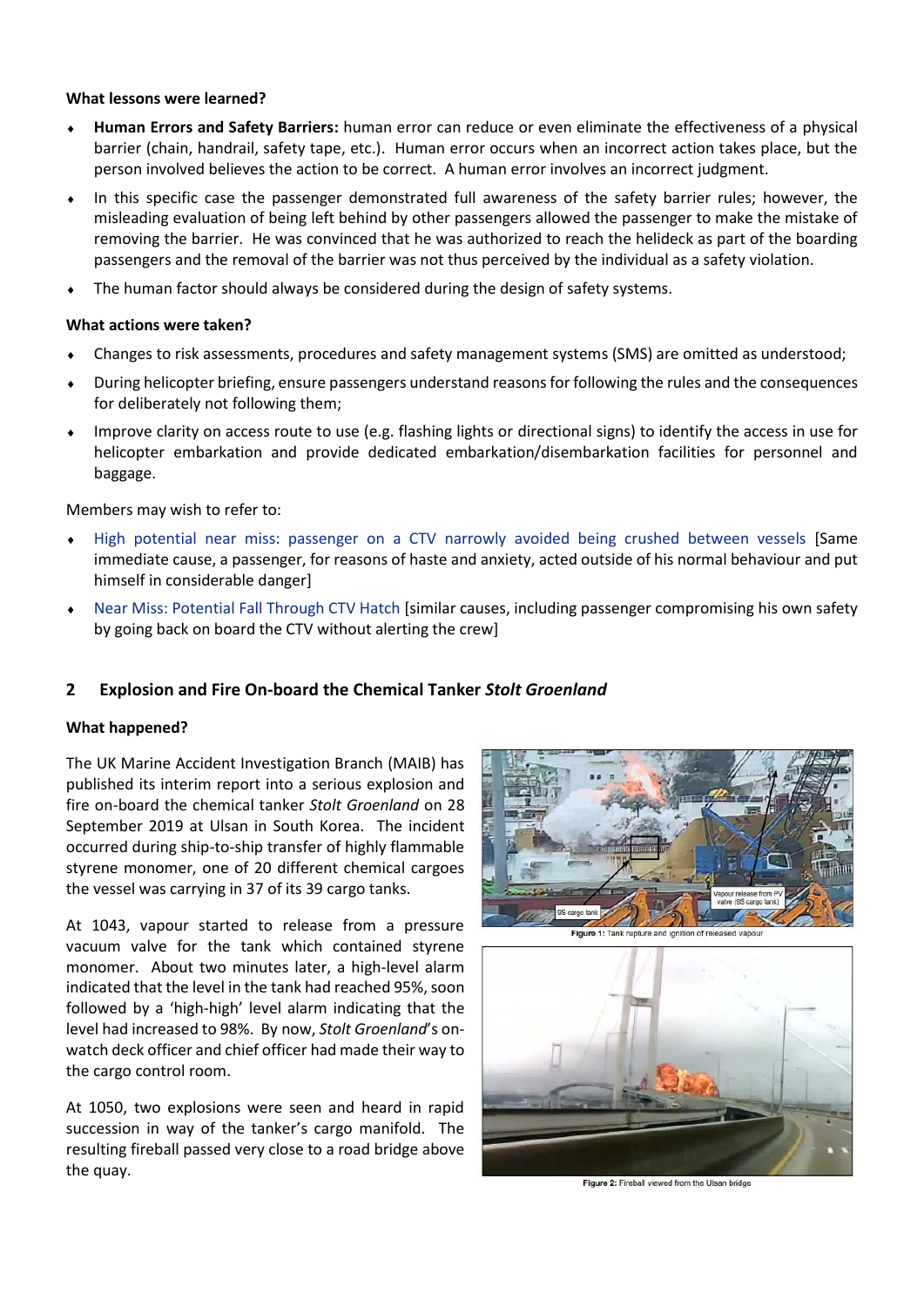The fire was fought from the shore and from the water and lasted until the early hours of the following morning. There was extensive damage to the vessel and a number of crew and firefighters were injured.

#### **What went wrong?**

The MAIB's initial findings were that the explosions were probably caused by the rupture of the deck above the cargo tank, followed immediately by the ignition of the styrene monomer vapour that was then released. The rupture was due to over-pressurisation and the likely sources of the ignition were static electricity, sparks or elevated steel deck plate temperatures resulting from the tank rupture.

The full interim report can be found [here.](https://assets.publishing.service.gov.uk/media/5df3a8cae5274a08dd355ba1/InterimReport201912-StoltGroenland.pdf)

Members may wish to refer to:

- [UK HSE Investigation Into Offshore Gas Explosion](https://www.imca-int.com/alert/1596/uk-hse-investigation-into-offshore-gas-explosion/)
- [Near Miss: Cement Tank Hatch Failure](https://www.imca-int.com/alert/660/near-miss-cement-tank-hatch-failure/)

## **3 Worker Fell into Sea from Gangway and Drowned**

#### **What happened?**

The Singapore Tripartite Alliance for Workplace Safety and Health (WSH) has published [Accident Notification](https://www.wshc.sg/wps/portal/!ut/p/a1/04_Sj9CPykssy0xPLMnMz0vMAfGjzOJ9_E1MjByDDbzdPUIMDRyNfA08QsyNDYPdjYAKIoEKDHAARwNC-sP1o_ApcQ4zhirAY4WXflR6Tn4S2LmRjnlJxhbp-lFFqWmpRalFeqVFQOGMkpKCYitVA1WD8vJyvfLijGS94nQgp6BY1aAgv6gEu9aM_OIS_QgkHfoFuREGWaY5ZT6OiooA8gDZgQ!!/dl5/d5/L2dBISEvZ0FBIS9nQSEh/?action=publicViewBulletin&bulletinID=BU201910300000011295)  [1920060](https://www.wshc.sg/wps/portal/!ut/p/a1/04_Sj9CPykssy0xPLMnMz0vMAfGjzOJ9_E1MjByDDbzdPUIMDRyNfA08QsyNDYPdjYAKIoEKDHAARwNC-sP1o_ApcQ4zhirAY4WXflR6Tn4S2LmRjnlJxhbp-lFFqWmpRalFeqVFQOGMkpKCYitVA1WD8vJyvfLijGS94nQgp6BY1aAgv6gEu9aM_OIS_QgkHfoFuREGWaY5ZT6OiooA8gDZgQ!!/dl5/d5/L2dBISEvZ0FBIS9nQSEh/?action=publicViewBulletin&bulletinID=BU201910300000011295) relating to a fatal fall from a gangway. This incident is still under investigation.

On 23 October 2019 around 5pm, a worker embarking onto a launch boat from a vessel gangway lost his balance and fell into the sea. The body of the worker was subsequently found in the sea.



*Figure 1: Photo of the vessel and its gangway. Figure 2: Photo of the launch boat*

The WSH makes a number of recommendations including:

- ◆ Pre-embarkation briefing;
- Ensuring workers are physically fit for the transfer;
- Ensuring transfer takes place in favourable conditions;
- Ensuring all are properly briefed on safe use of gangways;
- Ensuring that there is sufficient and appropriate supervision of transfers;
- Wearing of appropriate personal protective equipment (PPE).

A fuller treatment of the incident is availabl[e here.](https://www.wshc.sg/wps/portal/!ut/p/a1/04_Sj9CPykssy0xPLMnMz0vMAfGjzOJ9_E1MjByDDbzdPUIMDRyNfA08QsyNDYPdjYAKIoEKDHAARwNC-sP1o_ApcQ4zhirAY4WXflR6Tn4S2LmRjnlJxhbp-lFFqWmpRalFeqVFQOGMkpKCYitVA1WD8vJyvfLijGS94nQgp6BY1aAgv6gEu9aM_OIS_QgkHfoFuREGWaY5ZT6OiooA8gDZgQ!!/dl5/d5/L2dBISEvZ0FBIS9nQSEh/?action=publicViewBulletin&bulletinID=BU201912160000011312)

Members may wish to refer to:

IMCA HSSE 025 *[Guidance on the transfer of personnel to and from offshore vessels and structures](https://www.imca-int.com/publications/287/guidance-on-the-transfer-of-personnel-to-and-from-offshore-vessels-and-structures/)*

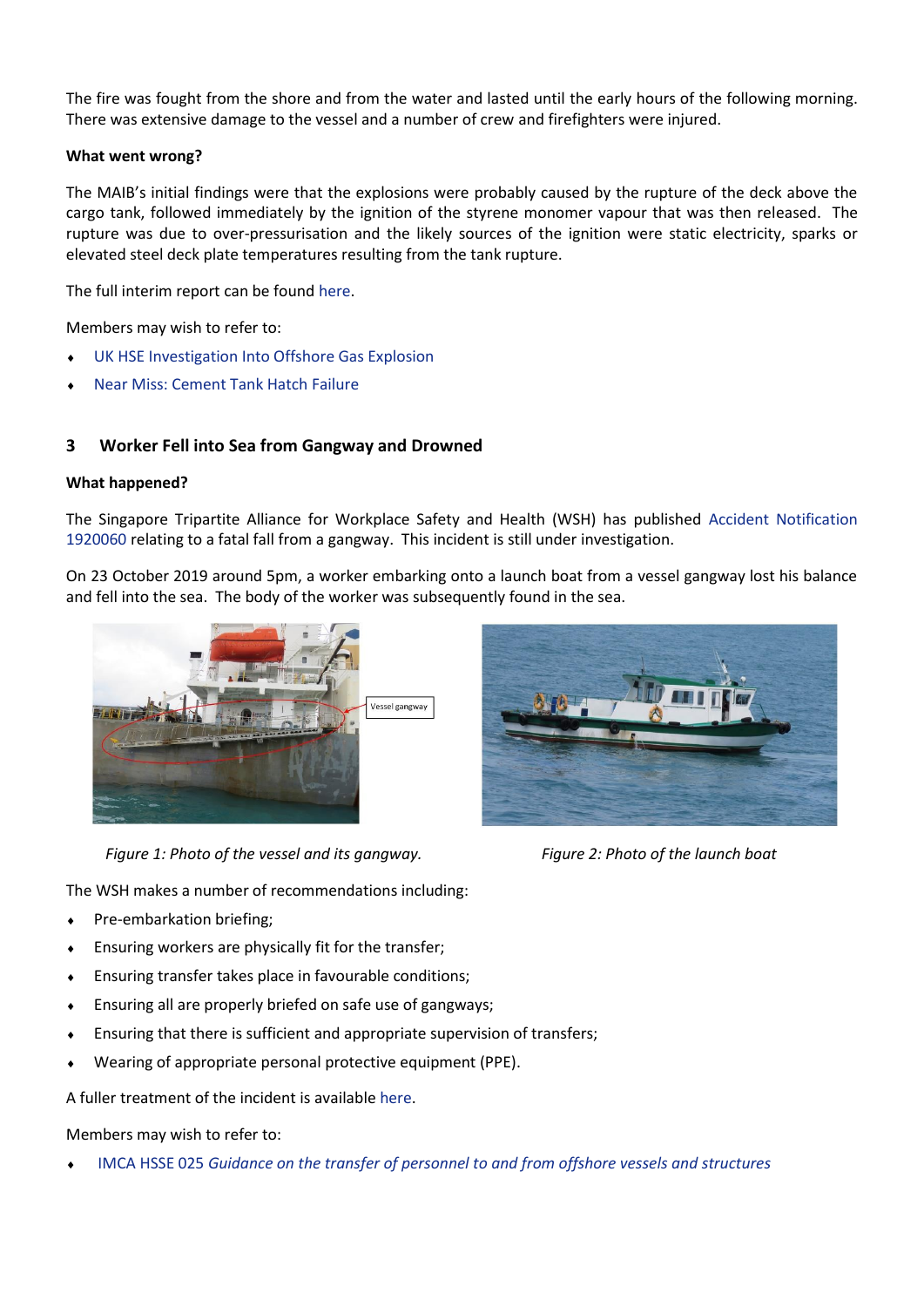## **4 MAIB: Fatal Man Overboard Incident Whilst Boarding Tug**

### **What happened?**

The UK Marine Accident Investigation Branch (MAIB) has published [Accident Investigation Report 15/2019](https://www.gov.uk/maib-reports/fall-while-boarding-tug-millgarth-with-loss-of-1-life?utm_source=c1649fad-cb3a-4fb7-8743-70a486f01881&utm_medium=email&utm_campaign=govuk-notifications&utm_content=immediate) into a fatality whereby a man fell overboard whilst boarding a tug at an oil terminal at Birkenhead, England.

At 1749 on 27 January 2019, the chief engineer on-board the tug *Millgarth*, fell into the water from the North oil stage at the Tranmere Oil Terminal at Birkenhead, England. He had released *Millgarth*'s mooring lines and was attempting to re-board the tug. His lifejacket inflated automatically on entering the water and his crewmates were able to recover him alongside the tug within 5 minutes. The crew were unable to lift the chief engineer out of the water because he had quickly become incapacitated in the cold water and lost consciousness. He was recovered at 1811 by the crew of rescue boat *Marine Fire Rescue 1*; he had suffered cardiac arrest and could not be revived.



Figure 3: Oil stage steps and Millgarth's bulwark access gate (photograph taken during post-accident reconstruction)

### **What went wrong?**

The MAIB notes:

- Accessing the tugs via the oil stage fenders at the Tranmere Oil Terminal was a common practice and was extremely dangerous, particularly in poor weather conditions;
- The lack of safe access to and from Svitzer tugs at Tranmere Oil Terminal had been recognised for at least 14 years prior to this accident and had been raised at safety committee meetings and during company inspections many times prior to this accident;
- Svitzer UK and Essar did not formally identify and evaluate the shared risks associated with access to and from an unmoored tug or discuss how these could be mitigated;
- The crew had not been fully prepared to deal with the emergency situation and were unfamiliar with the use of the tug's MOB rescue-sling

#### **Recommendations**

- On 14 June 2019, the MAIB carried out a preliminary assessment of a non-fatal man overboard incident on *Svitzer Victory*. Due to the similarity of this incident with the fatal accident on *Millgarth*, the Chief Inspector of the MAIB issued an urgent safety recommendation (2019/115) to Svitzer A/S concerning the safe conduct of tug access and egress;
- This report makes further safety recommendations (2019/121 and 2019/122) to Svitzer A/S regarding the dissemination and closure of audit findings, attendance at man overboard drills and the use of man overboard recovery equipment.

Members may wish to refer to:

- [MAIB report 19/2016:](https://www.gov.uk/maib-reports/fall-from-tug-svitzer-moira-with-loss-of-1-life) fatal accident while manoeuvring *Svitzer Moira* alongside an unmanned tug Royal Portbury Dock, Bristol on 29 December 2015
- [Near Miss: Unauthorised Release Of Shore-Controlled Mooring Lines](https://www.imca-int.com/alert/830/near-miss-unauthorised-release-of-shore-controlled-mooring-lines/)
- [Non-Fatal Man Overboard Incident](https://www.imca-int.com/alert/974/non-fatal-man-overboard-incident/)